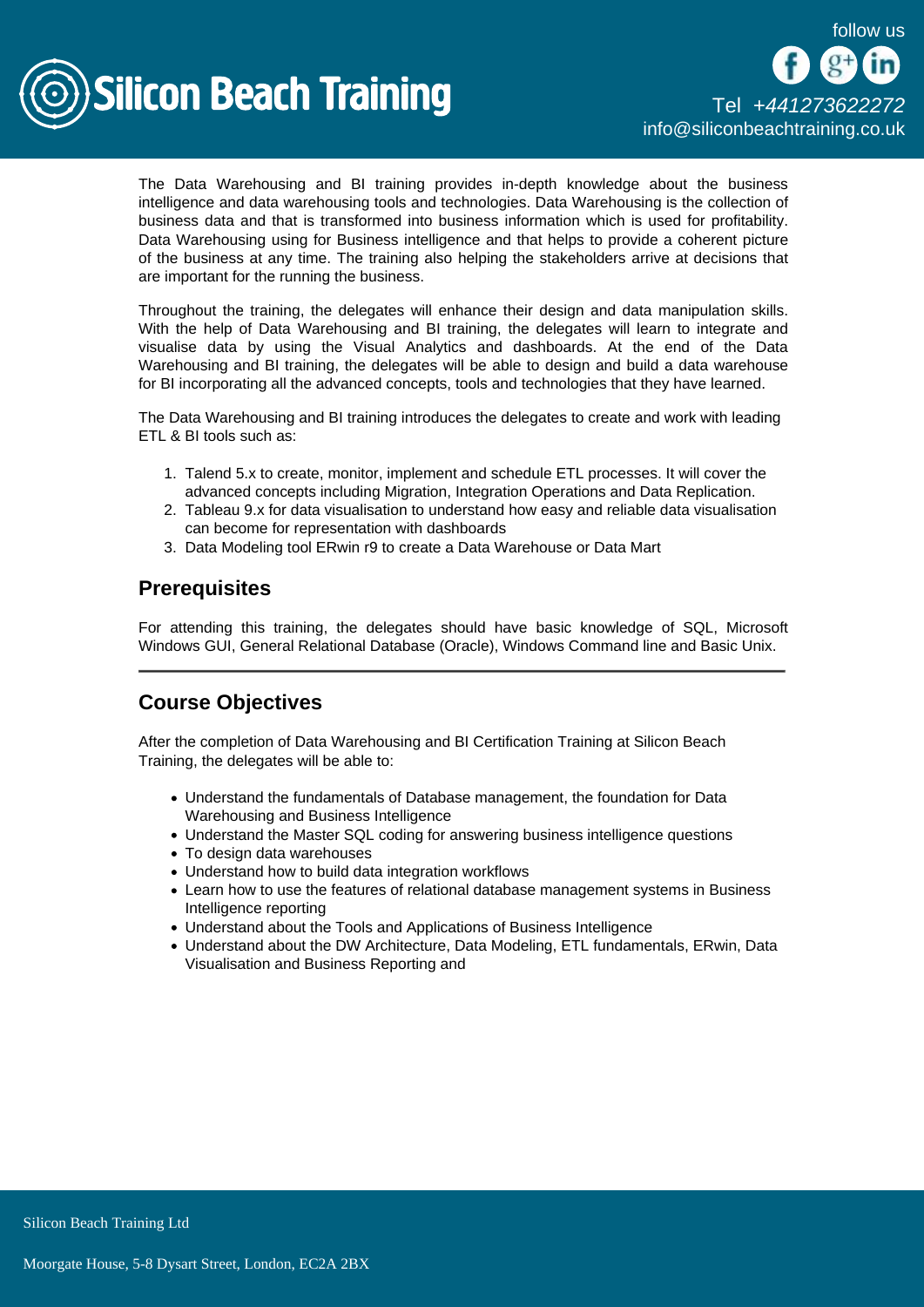

[Tel +44](tel:+441273622272)1273622272 [info@siliconbeachtraining.co.uk](/var/www/html/siliconbeachtraining.co.uk/public/mailTo:info@siliconbeachtraining.co.uk)

## Introduction to Data Warehouse & Business Intelligence

- An overview of Data Warehousing
- Inmon Vs Ralph Kimball
- Data Warehousing tools
- Schema Modeling Tools
- CA and Erwin
- About the Dell Toad Data Modeler
- Oracle Data Modeler
- ETL Tools:
- Informatica Power Center
- SAS
- IBM Data Stage and categories of Data Warehousing
- Talend DI Open Studio
- Introduction to Business Intelligence?
- Tools of Business Intelligence
- Classification of BI Tools

#### Data Warehouse Architecture

- Relational Vs Analytical
- Introduction to OLTP and OLAP
- Categories of OLAP MOLAP, HOLAP and ROLAP
- Data Warehouse Vs Data Mart
- Dependent and Independent Data Mart
- About the Data Warehouse Architecture
- Source System, ETL Extraction and Transformation
- Introduction to cube?
- Advantages of the cube
- How to create a report using a cube?
- How to create and deploy the cube?

## Data Warehouse Dimension & Fact Tables

- About Dimension table
- Dimension table categories
- Introduction to Fact Table
- Fact Table Granularity
- Categories of Fact table

## Data Modeling

- Introduction to Data Normalization?
- Overview of the Data Normalization Rules 1NF, 2NF, 3NF
- Data De-Normalization
- What is Dimensional Modeling
- Principles and Benefits of Dimensional Modeling
- Dimensional Modeling type and technique

Silicon Beach Training Ltd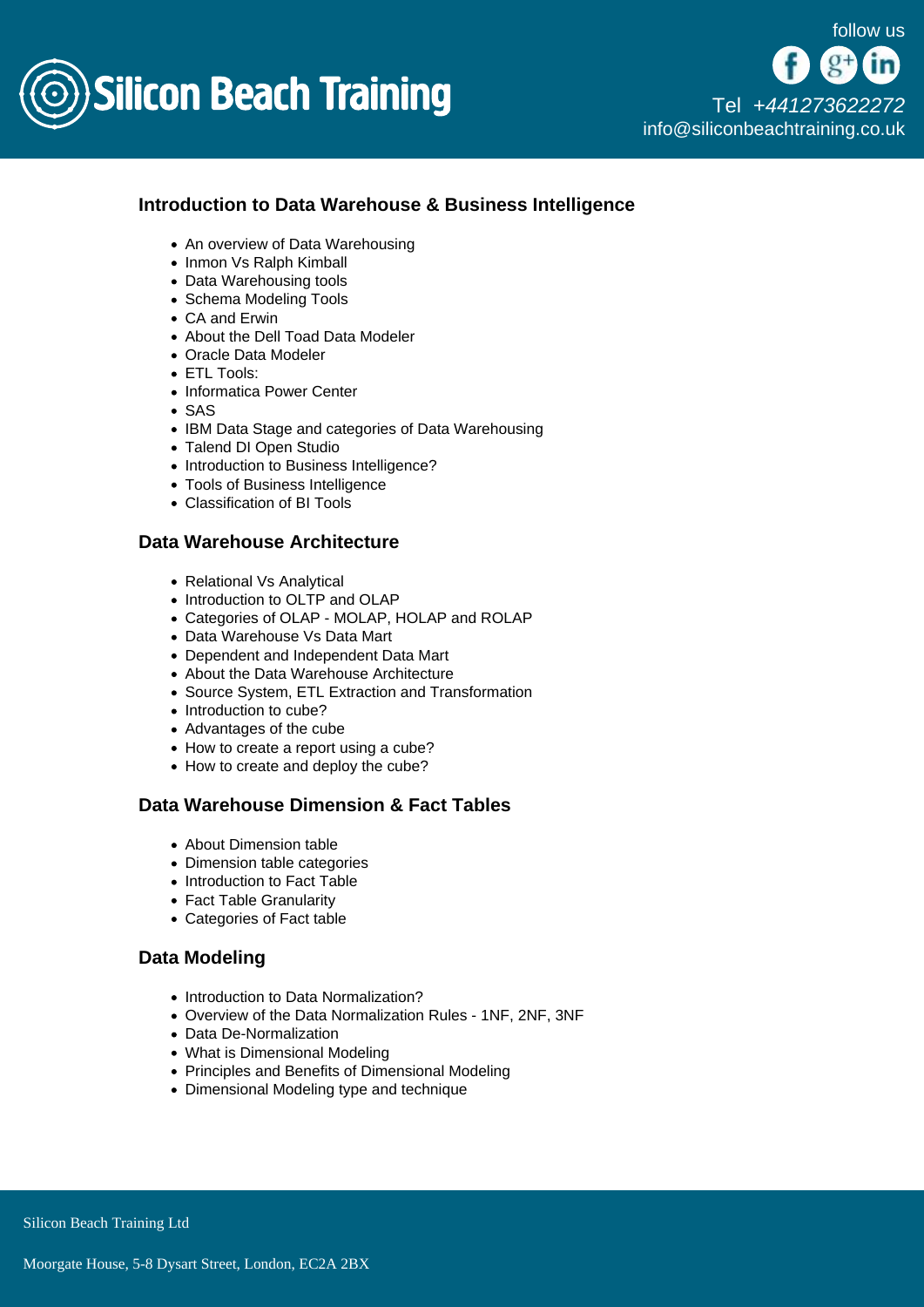

## Building Data Warehouse with Erwin

- Source System Understanding
- Understand of Future Data Requirement
- Designing and Developing Fact Table, Dimension Table and Entity Relationship Modeling
- Designing and Developing ER Model With Erwin

Introduction to Open Source ETL Tool Talend DI Open Studio 5.x

- Open source ETL Talend DI Open Studio
- Difference between Licensed and Open Source ETL Tools
- What are Open Source ETL Tools and Licensed
- Working with ETL Transformation in Talend Open DI Studio

## Building ETL Project with Talend DI Open Studio 5.x

- Building ETL Project Talend DI Open Studio
- Understanding the Data Source System
- Identify Business Requirement Gathering
- Building the ETL Talend Technical Design Document, Building an ETL Project

## Introduction to Data Visualization BI Tool Tableau 9.x

- Data Visualization BI Tool: Tableau 9.x-Introduction to Data Visualization with Tableau and Exploring Data Visualization with Tableau
- Introduction to the Data Visualization
- Exporting Data and Working With Tableau

#### Building Data Visualization BI Project with Tableau 9.x

- Building Data Visualization BI Project With Tableau 9.x,
- Understanding of BI Reporting
- Report and Dashboard Template Document
- Development Database Source Connection

#### An Integrated Data Warehousing & BI Project

- An Integrated Data Warehousing & BI Project, Developing a Data Warehouse and BI Project
- Source System understanding today's data that will be the future data requirement
- Identify the Business Requirement Gathering
- Report and Dashboard Template Document
- Designing and Developing Models and the Staging Area